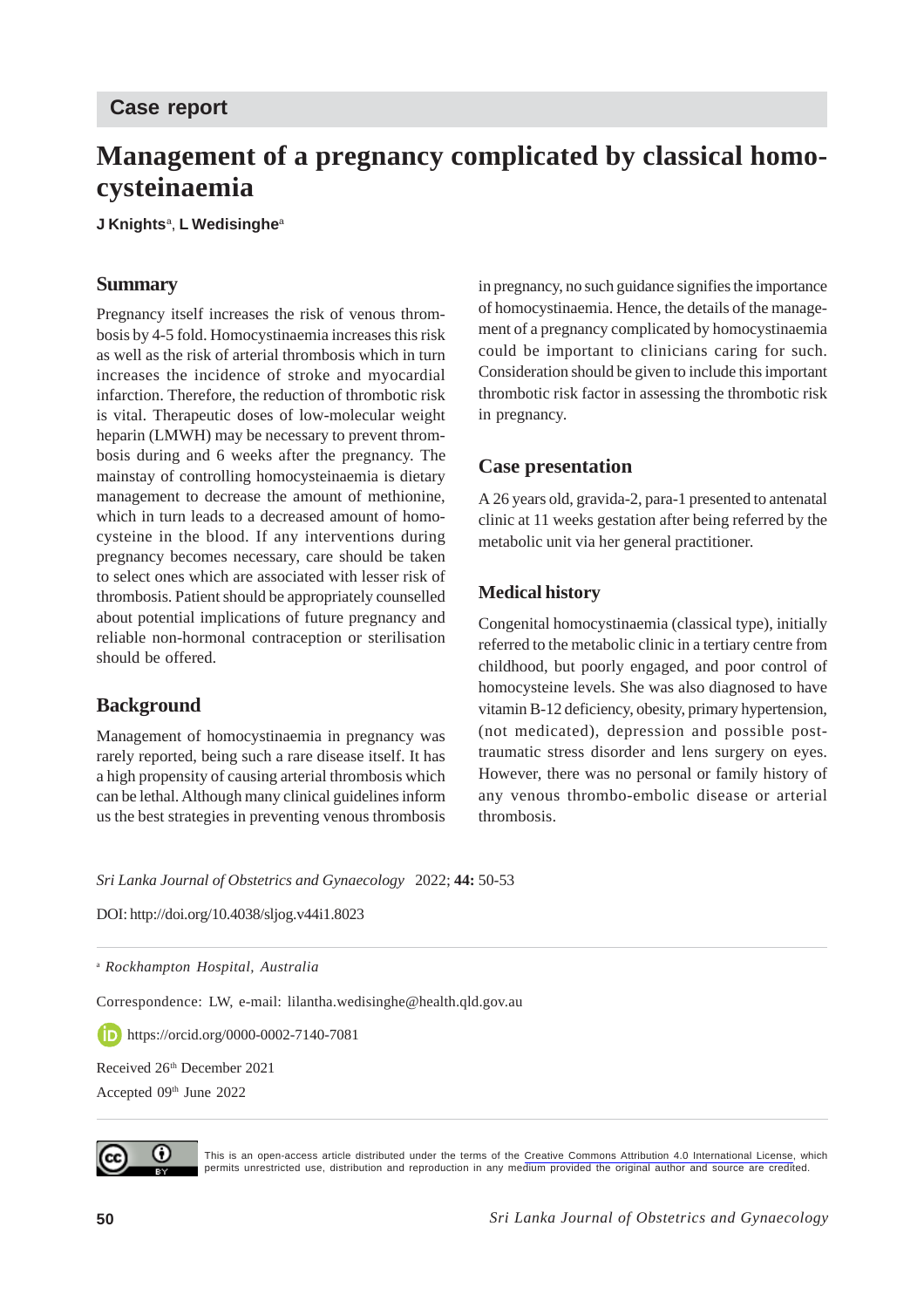## **Social history**

Patient does not smoke cigarettes. She used to take one unit of alcohol per week pre-pregnancy but nil during pregnancy. She has separated from current partner, who was different from previous partner to her first child.

### **Obstetric history**

Patient has had an emergency caesarean section at full dilatation due to foetal distress at 40 weeks, in her previous pregnancy. The current partner has had genetic testing and is not a carrier for homocystinaemia which was negative. The cervical screening was up to date and normal. She was deemed low risk at combined first trimester screening. The foetal morphology scans carried out at 18 and repeated at 21 weeks detected no abnormalities. Placenta was positioned normally in the uterus. The blood group was O rhesus positive; no antibodies were detected. Serum infection screening tests for hepatitis-B and C, human immunodeficiency virus and syphilis were negative. She was found to be immune for rubella. Serum electrophoresis was unremarkable.

#### **Examination**

Weight 90kg, Height: 156cm, BMI: 36kgm-2, BP: 110/80 mmHg, urinalysis was normal. No signs of varicose veins were seen.

# **Investigations**

Last serum homocysteine level was 270 micro mol/L 3 years prior to the current pregnancy, 170 in the first trimester, 180 in the third trimester. Coagulation profile was normal (international normalised ratio [INR]=1.2, activated partial thromboplastin time [APTT]= 32s and fibrinogen level was 3.9 g/L). The liver, bone, renal and lipid profiles were normal. Iron studies were normal except the serum iron of 8 in the first trimester.

### **Differential diagnosis**

### **Treatment**

#### **Obstetric care plan**

This was formulated in conjunction with obstetric physicians. She was advised to continue folic acid 5mg/ day and vitamin B6 (pyridoxine) 100 mg/day. She was commenced on low-dose aspirin (100 mg/day) to be continued until 36 weeks with vitamin D supplementation. She was commenced on weight based 60mg of LMWH – enoxaparin (clexane) once daily at initial consultation at 11 weeks which was increased to 90 mg/day. This was planned to continue until 28 weeks and increasing to 60 mg/twice a day until 6 weeks postnatally. Foetal growth scans from 28 weeks were planned. Patient was advised avoid thrombosisprovoking causes such as dehydration and immobility. Thrombo-embolism prevention stockings were offered.

Patient initially wanting vaginal birth after caesarean section (VBAC), but subsequently requested an elective caesarean section with tubal ligation on subsequent visit, booked for 39 weeks.

Patient was insisted to continue taking betaine and cystadane 3g twice a day was prescribed by a specialist endocrinologist at Queensland Lifespan Metabolic Service in Brisbane. She was informed the benefits of following the dietary advice to decrease the amount of methionine.

Patient reported that she has developed an allergy (skin irritation and redness) around clexane injections and that she had discontinued it. Hence, the LMWH was changed to (dalteparin) fragmin 5000 IU/ twice a day from 28 weeks – doubtful compliance, patient admitted not taking aspirin.

# **Outcome and follow-up**

#### **Outcome**

Although she was booked for elective caesarean section, she opted for VBAC as the cervix was found to be 3cm dilated at 39 weeks. She achieved a successful VBAC, but developed post-partum haemorrhage of 1700 mL, which was treated with uterotonics and a Bakri balloon.

#### **Follow-up**

Ms S was readmitted with purpureal sepsis 5 days after, which was successfully treated with IV antibiotics. She was discharged home in 2 days with advice to take fragmin 5000 IU/twice a day for 6 weeks. She was also advised to continue cystadane. She was offered contraception and an appointment to get laparoscopic sterilisation arranged. She has subsequently had an elective, laparoscopic bilateral tubal ligation without a complication.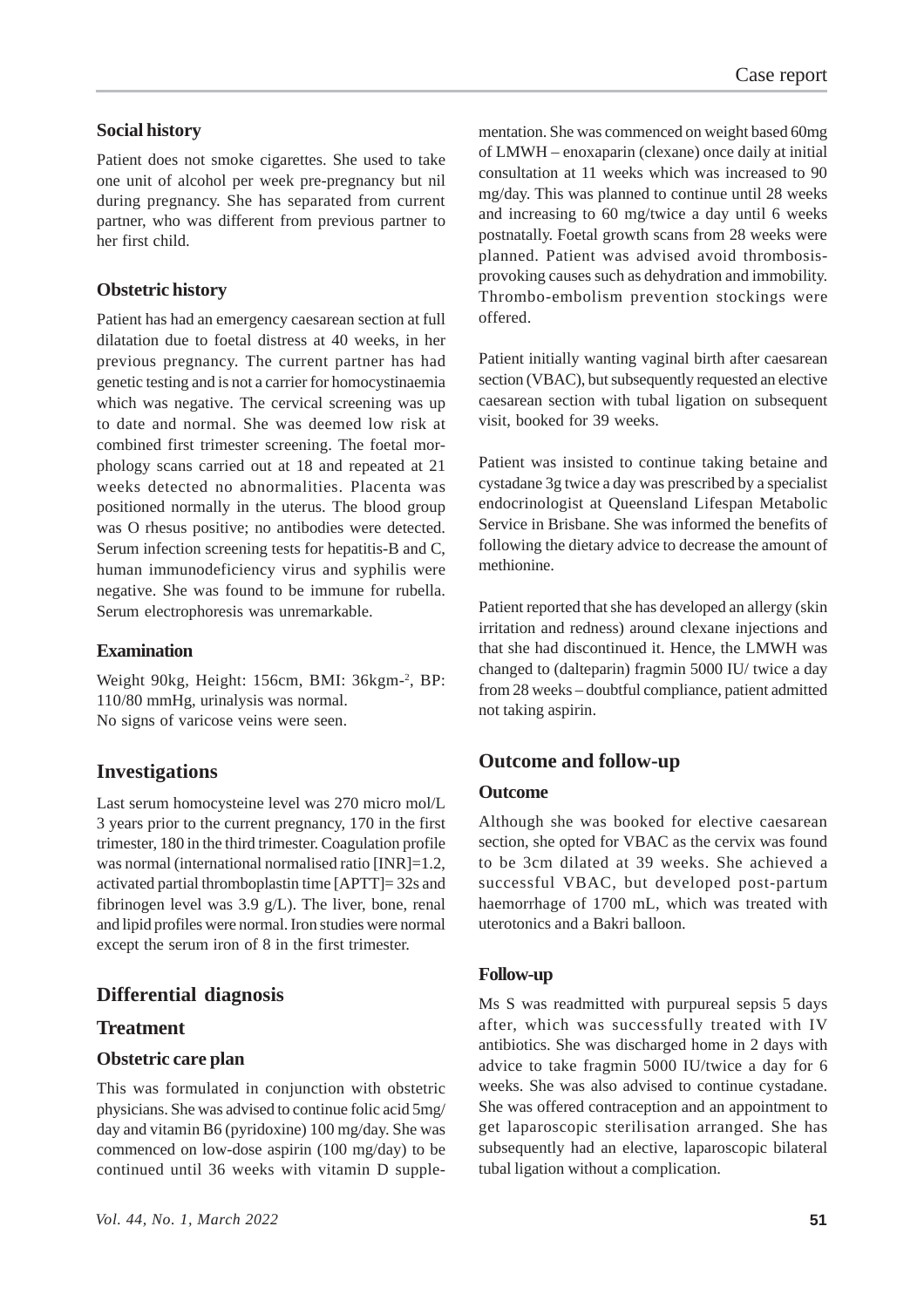# **Discussion**

A PubMed search revealed a successful pregnancy in a patient with homocystinuria who have had a near fatal cavernous sinus thrombosis was reported in 1995<sup>1</sup>. A maternal death was reported in in 1987<sup>2</sup>.

# **Outcomes of homocysteinaemia**

The most common complication is lens dislocation, with 82% of those with classical homocytseinaemia occurring before the age of 10 years old, bone changes, most commonly osteoporosis, occurs in up to 64% of both females and males before the age of 15, and if antiplatelet agents, most commonly aspirin, not commenced early in life, up to 27% will have a major vascular event before the age of 15, this factor is the highest contributing cause of death, and up to 23% will not survive to the age of 30. Varying degrees of intellectual impairment affects up to 50% of those diagnosed<sup>7</sup>.

# **Treatment of homocysteinaemia**

The mainstay of homocysteinaemia is dietary management to decrease the amount of methionine (an amino acid), which in turn leads to a decreased amount of homocysteine in the blood. The diet is highly specialised and very restrictive.

Early and rigid dietary treatment of homocysteinaemia in infancy may prevent the development of neurological consequences, i.e. developmental delay, but appear to have no effect on ocular and bone disorders.

For reasons unknown, some individuals with classic homocysteinaemia respond well to high doses of Vitamin B6, and others have a limited effect. Those who do not respond to Vitamin B6 should follow a low methionine diet, including the avoidance of fish, eggs, meat, soy, dairy, nuts and beans. Betaine is also routinely used, although its evidence is limited, but is thought to help remove the homocysteine from the blood, by converting homocysteine back to methionine. It would be assumed that patient is responsive to pyridoxine, as she has been commenced on it by the metabolic unit.

Pyridoxine responsiveness is should be trialled in early life to categorise those responsive, responsiveness is measured by the levels of rapidly dropping homocysteine levels in the blood after commencement of high dose pyridoxine. High dose pyridoxine is usually commenced at 300-450mg per day<sup>3</sup>.

### **Treatment of homocysteinaemia in pregnancy**

Although not studied comprehensively, it is though that high dose folic acid (5mg per day), reduces the risk of neural tube defects, as it does in other risk factors (anti-epileptic medication and diabetes<sup>4</sup>. Both folate and Vitamin B 6 (100mg/day) and B12 (0.4mg per day), has been shown to reduce the homocysteine levels in the blood by 31%. Patient was commenced on high dose folate, 5mg/day, due to the increased risk of neural tube defects associated with homocysteinamenia.

# **Risks to the neonate**

Maternal homocysteinaemia, if not inherited by the neonate, appears to have no adverse developmental affect<sup>8</sup>. Even though homocysteinaemia is screened for in the neonatal screening program on days 2-3, some forms are not detected, and the diagnoses may not be made until up to 5 years old with the onset of developmental delay, poor eyesight or increased incidence of childhood fractures. The most common form, of which this patient has been diagnosed previously, is usually inherited in an autosomal recessive manner.

### **Pregnancy and venous thrombo-embolic disease (VTE)**

Although Ms HS does not have a history of previous thromboembolic disease, or any other risk factors for antenatal anticoagulation, her underlying metabolic disorder puts her at very high risk of adverse events secondary to VTE in the pregnant state, thus it was considered imperative to commence anticoagulation in the second trimester. Pregnancy itself increased VTE by 4-5 fold<sup>5</sup> with the combination of increased hypercoagulability, compression of the lower limb venous system by the enlarging uterus and venous stasis.

Incidence wise, VTE is the leading cause of maternal death in the developed world and the risk is highest in the postpartum period $6$  thus continuing post-natal anticoagulation for 6 weeks is prudent<sup>5</sup>. Interestingly, it is estimated that 40-60% of antenatal VTE occurs in the first trimester<sup>6</sup> thus an argument could have been made to start Ms HS as soon as pregnancy was detected or planned.